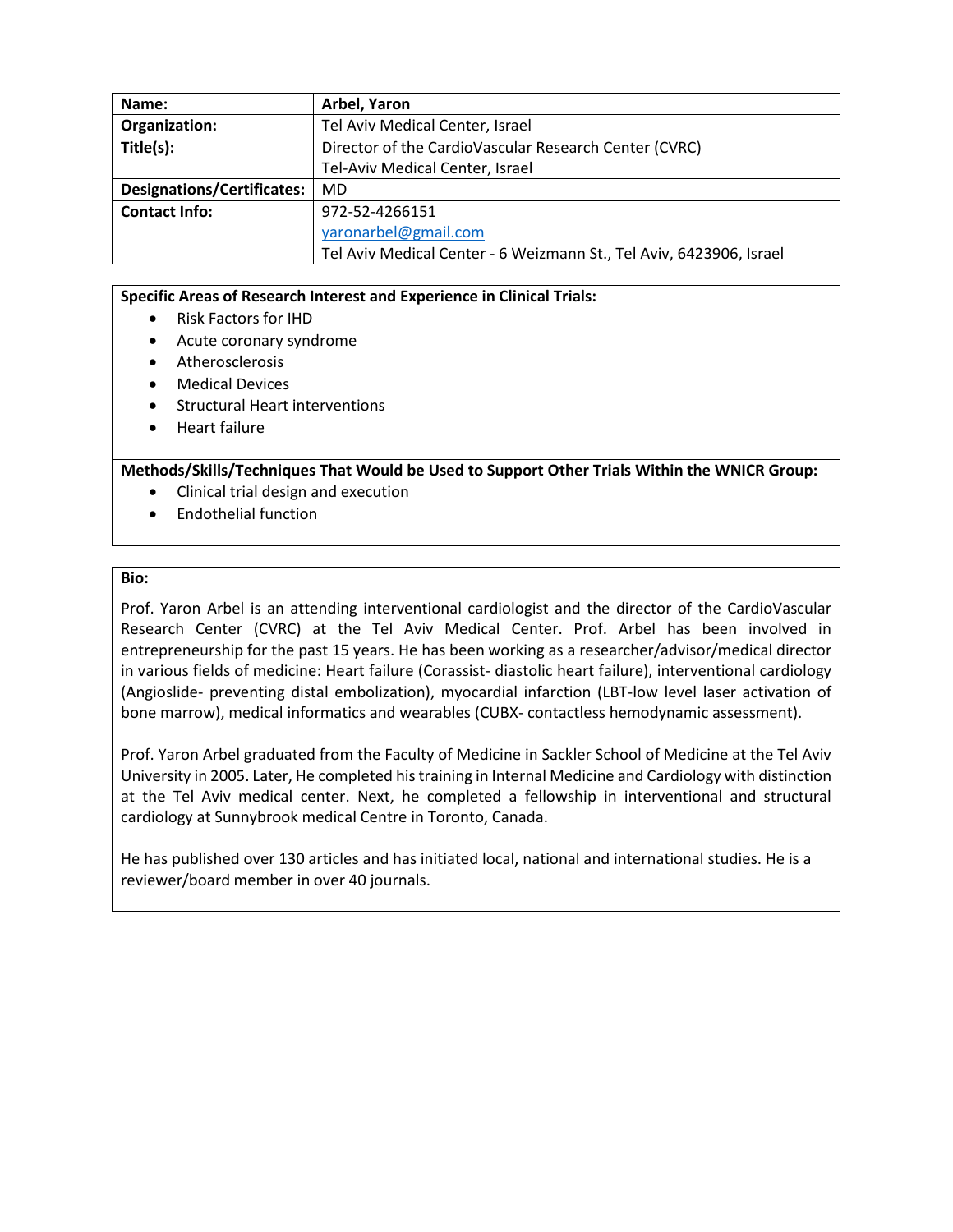| Name:                             | <b>Chew, Derek</b>                                                        |
|-----------------------------------|---------------------------------------------------------------------------|
| Organization:                     | Flinders University, Australia                                            |
| Title(s):                         | Professor, Network Director of Cardiology                                 |
| <b>Designations/Certificates:</b> | MBBS MPH PhD FRACP FACC FESC FCSANZ                                       |
| <b>Contact Info:</b>              | +618 8404 2001                                                            |
|                                   | Derek.chew@flinders.edu.au                                                |
|                                   | Flinders University - Flinders Drive, Bedford Park, South Australia, 5042 |
|                                   |                                                                           |

- Acute coronary syndromes, coronary artery disease, interventional cardiology, troponin, medical decision making
- National PI of several international studies
- Designed, gained funding for and complete several local investigator initiated clinical trails Managed several ACS registries

# **Methods/Skills/Techniques That Would be Used to Support Other Trials Within the WNICR Group:**

- Clinical trial design with particular interest in the statistical approach
- Australian Implementation
- Links to Asia/China

#### **Bio:**

Derek Chew is a clinical and interventional cardiologist, clinical trialist and outcomes researcher in cardiovascular medicine. His training in Interventional Cardiology was at the Cleveland Clinic Foundation, and he as completed a Masters of Public Health at the Harvard School of Public Health. His PhD thesis explored the factors for improving heart attack care in Australia. His is currently Professor of Cardiology Flinders University, and is the Network Director of Cardiology for the Southern Adelaide Local Health Network. He has led the Heart Foundation/CSANZ 2016ACS Guidelines writing group and served on the European Society of Cardiology Guidelines for the management of ACS Writing committee.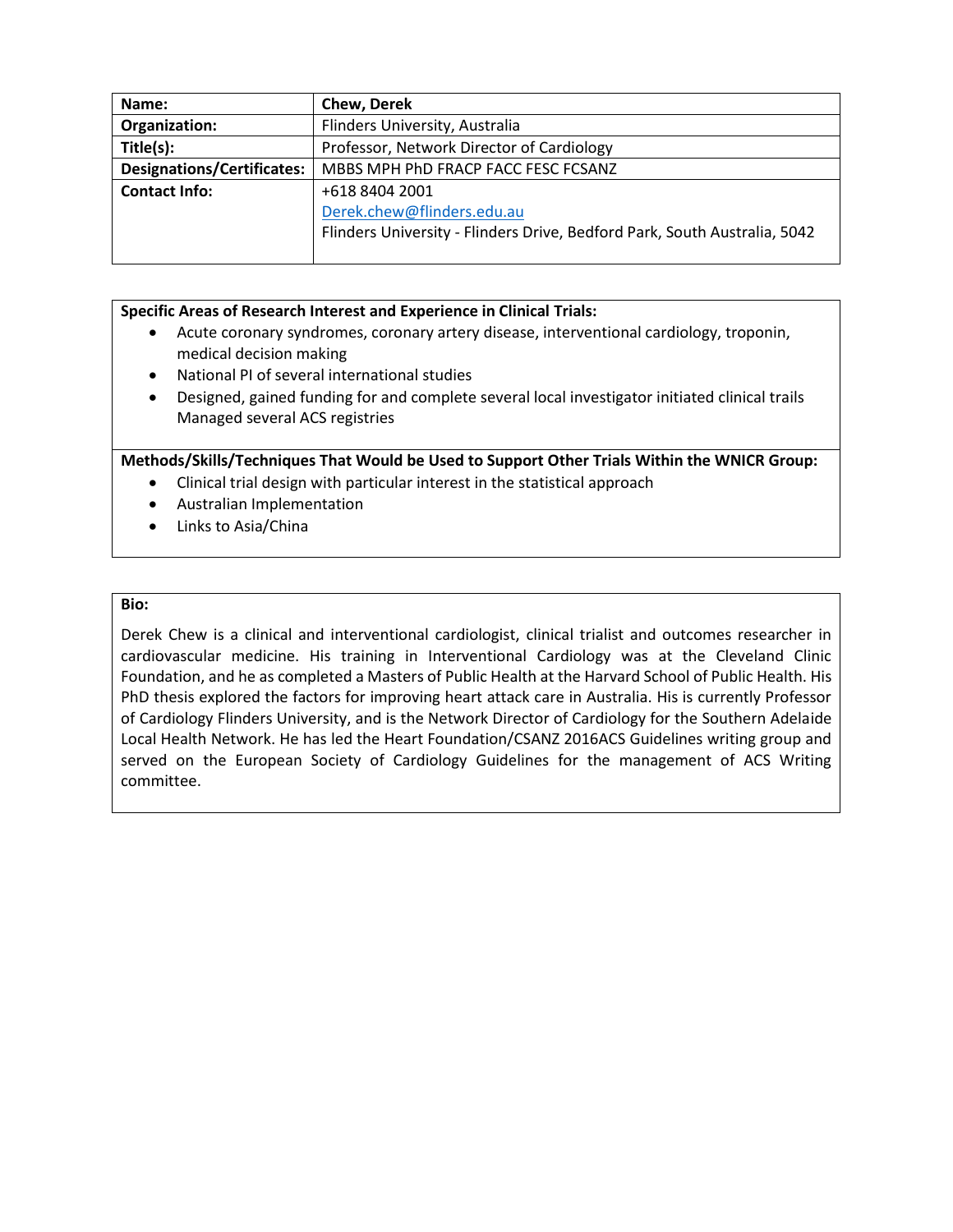| Name:                             | Esper, Rodrigo Barbosa                                                  |
|-----------------------------------|-------------------------------------------------------------------------|
| Organization:                     | Prevent Senior Institute, Brazil                                        |
| Title(s):                         | Chief of Internal Medicine and Cardiology Fellowships - Sancta Maggiore |
|                                   | Hospital - Prevent Senior Research and Learning Institute               |
|                                   | Chief of Interventional Cardiology - Sancta Maggiore Hospital - Prevent |
|                                   | Senior Health Care                                                      |
| <b>Designations/Certificates:</b> | MD PhD                                                                  |
| <b>Contact Info:</b>              | 55 11 999869306                                                         |
|                                   | dresper@hotmail.com                                                     |
|                                   |                                                                         |

- Coronary Artery Disease ( CAD)
- Diabetes and Coronary Artery Disease
- SYNTAX Score
- Risk Scores and CAD
- Acute Coronary Syndromes
- Percutaneus Coronary Intervention
- Interventional Cardiology
- Telemedicine

# **Methods/Skills/Techniques That Would be Used to Support Other Trials Within the WNICR Group:**

 I am the head of Interventional Cardiology and Cardiology Research in Prevent Senior Brazilian Health Care System. Prevent Senior is a Brazilian private health care system with more than 370 000 patients. There are 9 Hospitals, more than 70 000 elective appointments per month. Prevent Senior Research Institute supports research in all medical areas. Prevent Senior Institute could be an important center for include and randomize patients of WINCR studies.

# **Bio:**

After obtaining his medical degree from the Metropolitan University of Santos Medical School in 2004, Dr. Rodrigo Esper interned at the Hospital São Paulo of Federal University of São Paulo for an Internal Medicine Residency (2005-2006). In 2008, he completed his Cardiology residency (2007-2008) followed by an Interventional Cardiology fellowship (2009-2010) at the Heart Institute of the University of São Paulo Medical School. Under the supervision of Professor Expedito Ribeiro and Whady Hueb, Dr. Esper completed his PhD at University of São Paulo Medical School in 2015. In 2017 under the mentorship of Professor Michael Farkouh, Dr Esper won the "Early Career International Researcher Award" and "Paul Dudley White Shoolar Award" from American Heart Association (AHA). Dr Esper has the board certifications by the Brazilians Internal Medicine Society (SBCM), Cardiology Society (SBC) and Interventional Cardiology Society (SBHCI). From 2014 to 2016, Dr Esper had been the chief of the Cardiology Department at Sancta Maggiore Hospitals and Prevent Senior Group. Since 2016 Dr Esper is the chief of the Interventional Cardiology Department of the Sancta Maggiore Hospital/ Prevent Senior Group in São Paulo, Brazil. Currently Dr Rodrigo is the Coordinator of the Internal Medicine and Cardiology Fellowship at the Prevent Senior Institute. Dr Esper is also a member of the World Network for Innovation in Clinical Research (WNICR) since 2017.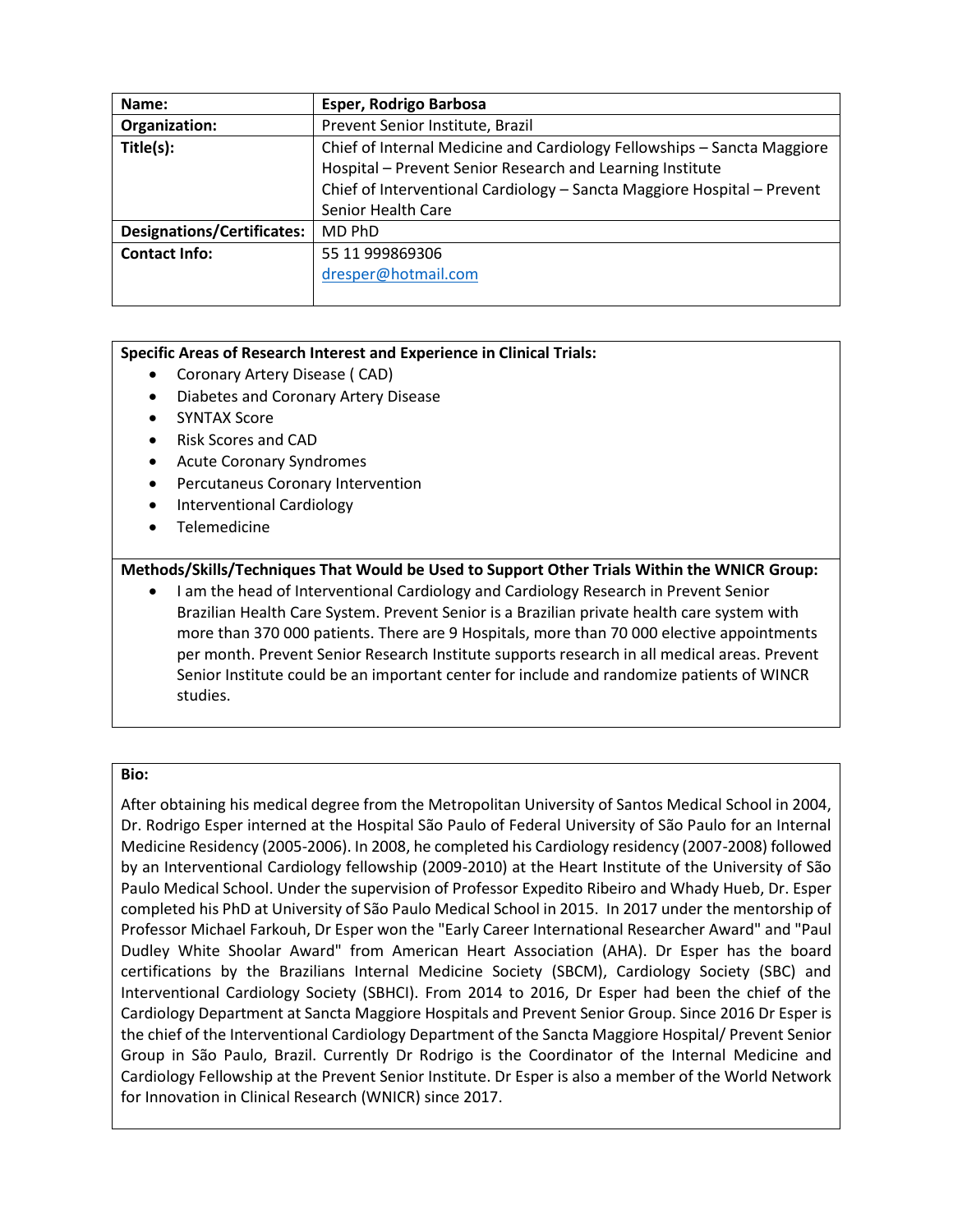| Name:                             | Farkouh, Michael                                                      |
|-----------------------------------|-----------------------------------------------------------------------|
| Organization:                     | University of Toronto, Canada                                         |
| Title(s):                         | Peter Munk Chair in Multinational Clinical Trials                     |
|                                   | Director, Heart & Stroke/Richard Lewar Centre of Excellence in        |
|                                   | Cardiovascular Research, University of Toronto                        |
|                                   | Vice-Chair, Research & Professor of Medicine, Department of Medicine, |
|                                   | University of Toronto                                                 |
|                                   | Professor of Medicine, University of Toronto                          |
| <b>Designations/Certificates:</b> | MD, MSc, FRCPC, FACC, FAHA                                            |
| <b>Contact Info:</b>              | 416-473-6432                                                          |
|                                   | 917-841-4379                                                          |
|                                   | michael.farkouh@uhn.ca                                                |
|                                   | Toronto General Hospital, 585 University Avenue, Room 4N474, Toronto, |
|                                   | <b>ON, M5G 2N2</b>                                                    |
|                                   |                                                                       |

- Cardiometabolic Disorders
- Complex Chronic Diseases and their Intersection

# **Methods/Skills/Techniques That Would be Used to Support Other Trials Within the WNICR Group:**

Clinical Trial Design and Execution

# **Bio:**

Dr. Michael Farkouh is professor and Vice-Chair, Research, Department of Medicine, at the University of Toronto, and the Peter Munk Chair in Multinational Clinical Trials at the Peter Munk Cardiac Centre, and director of the Heart and Stroke/Richard Lewar Centre of Excellence in Cardiovascular Research. He is an honours graduate of the Schulich School of Medicine at Western University in London, Canada. Dr. Farkouh completed his internal medicine and cardiology training at the Mayo Clinic and the Icahn School of Medicine at Mount Sinai New York, respectively, and holds an MSc in clinical epidemiology from McMaster University.

Prior to his current appointments, Dr. Farkouh served as the founding director of the Mount Sinai Cardiovascular Clinical Trials Unit in New York City. He has published over 200 papers largely on acute coronary syndromes and cardiovascular prevention. He has mentored numerous international residents and fellows and is active in teaching clinical research methodology.

Dr. Farkouh is internationally known for his work on the management of acute coronary syndromes in the emergency room. He has a special interest and expertise in the field of cardiovascular disease in diabetic patients. He directs numerous clinical trials on questions related to diabetes and heart disease including the NIH-sponsored FREEDOM and TAILOR-PCI trials. He chairs the committee on diabetes and heart disease at the Banting and Best Centre and at the University of Toronto and is the founder of the Worldwide Network for Innovation in Clinical Research, an international trials consortium of 10 large academic institutions. Dr. Farkouh has received the Gold Medal from John Paul II Hospital in Krakow, was elected Teacher of the Year at the Mayo Clinic, and was awarded the Jan J. Kellermann Memorial Award from the International Academy of Cardiology in 2015.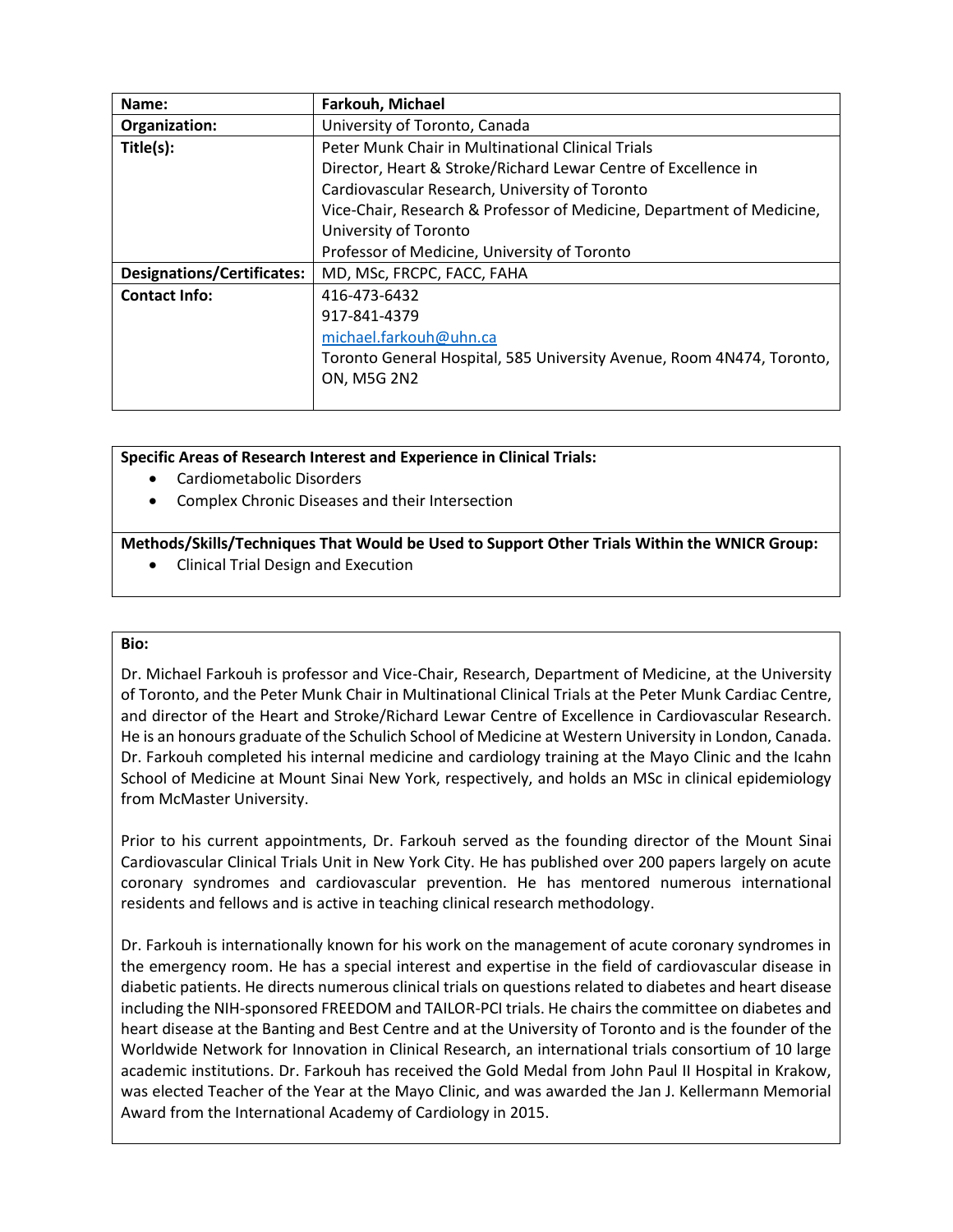| French, John                                                    |
|-----------------------------------------------------------------|
| Liverpool Hospital, Australia                                   |
| Senior Staff Specialist, Director of Cardiovascular Research    |
| MD                                                              |
| +61425345103                                                    |
| j.french@unsw.edu.au                                            |
| Liverpool Hospital, Elizabeth St, Liverpool NSW 2170, Australia |
|                                                                 |

- Cardiac Imaging
- Acute coronary syndromes
- Cardiac biomarkers
- ST elevation MI
- Coronary heart disease
- Cardiac genetics
- Diabetes

# **Methods/Skills/Techniques That Would be Used to Support Other Trials Within the WNICR Group:**

- Local project management
- JKF background in basic science oxygen radicals and cardiac genetics
- DC outcomes research / biostatistics

# **Bio:**

Professor John French has been Director of Cardiovascular Research since 2004, and is the director of the Coronary Care Unit in the Cardiology Department at Liverpool Hospital (HOD 2007-11). Prof French is a conjoint Professor at UNSW and WSU. After basic physician training, he undertook a PhD at the University of Adelaide, further cardiology training at Green Lane Hospital New Zealand and a Welcome Trust Postdoctoral Fellowship at University College London, UK. Prior to arriving in Sydney, Prof French was appointed to Green Lane Hospital and the University of Auckland from 1992-2003. He has been an investigator and co-investigator in numerous randomized controlled trials and is currently on the steering committees of the STREAM-2 and FREEDOM follow-on trials, and is national leader for both. Prof French has served on the clinical endpoints committees (CECs) of several major trials. Prof French reviews for many journals, and since 2005 has served on the editorial board of the American Heart Journal.

Prof French has recently co-authored the NHF-CSANZ (Cardiac Society of Australia and New Zealand) 2016 ACS guidelines (lead writer for the STEMI section). He was the medical co-chair of the ACI cardiac network of NSW [2012-5], and chair of the clinical trials council of CSANZ [2011-4], and served on the UNSW HREC 2013-16. He has co-authored >215 peer-reviewed. Prof French's current major research interests include the acute coronary syndromes especially ST elevation MI, cardiac biomarkers especially high sensitivity troponins, and diabetes and coronary heart disease. Prof French is CIB on the NHMRC-funded ACT-2 trial randomizing patients with type-2 myocardial infarction to coronary angiography or usual care.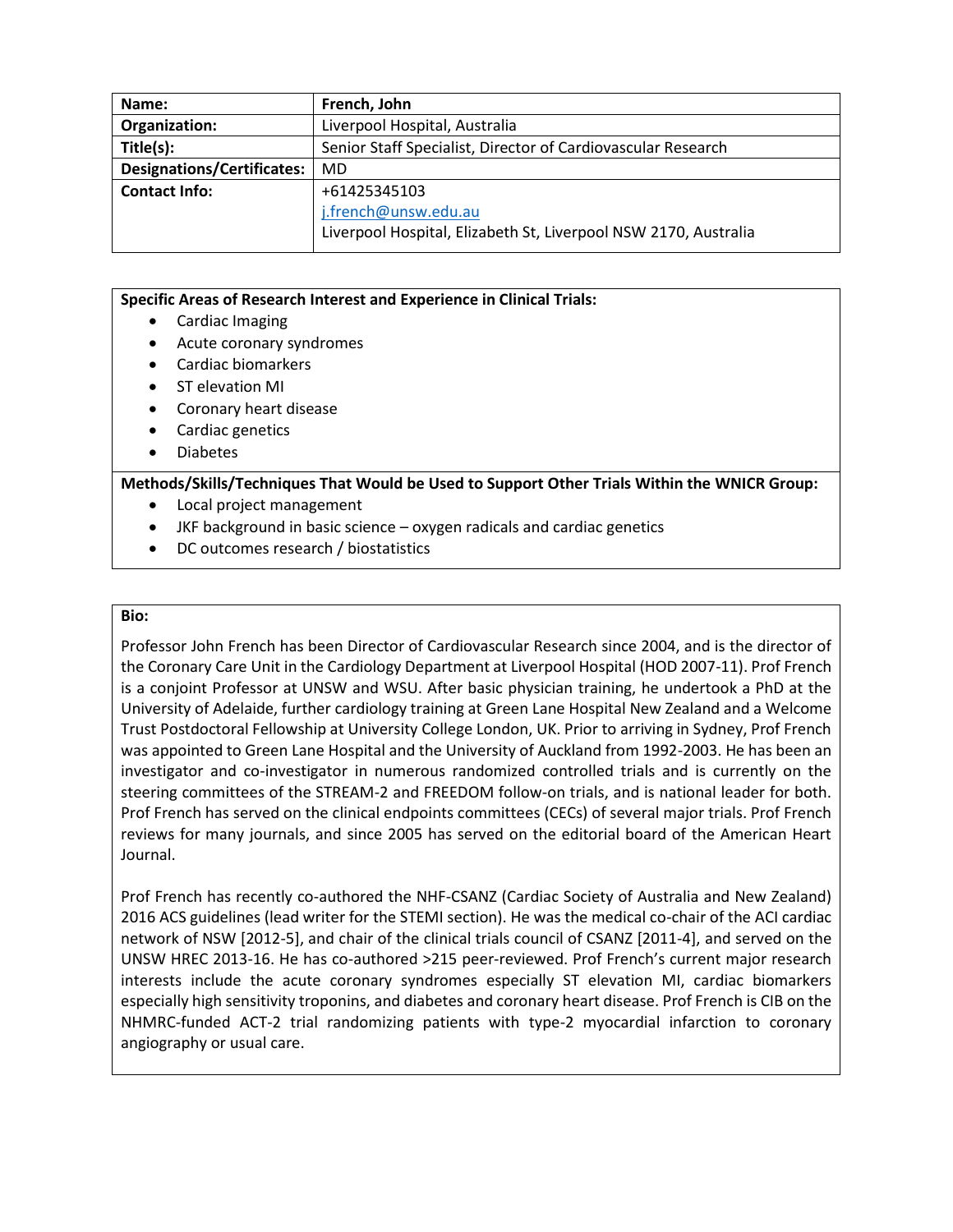| Name:                             | Godoy, Lucas Colombo                                         |
|-----------------------------------|--------------------------------------------------------------|
| Organization:                     | University of Toronto (PMCC)/University of Sao Paulo (InCor) |
| Title(s):                         | Cardiology Research Fellow                                   |
| <b>Designations/Certificates:</b> | MD                                                           |
| <b>Contact Info:</b>              | (416) 340-4800 x3304                                         |
|                                   | lucascgodoy@uol.com.br                                       |
|                                   |                                                              |

- Coronary artery disease in patients with diabetes
- Biomarkers of inflammation in patients with coronary artery disease
- Acute coronary syndromes

# **Methods/Skills/Techniques That Would be Used to Support Other Trials Within the WNICR Group:**

- Cardiology research fellow working in Toronto with Dr. Michael Farkouh and originally from Sao Paulo, Brazil. This dual country background may be useful for integrating centers in multinational clinical trials.
- Past experience as sub-investigator for multinational clinical trials in Brazil.

#### **Bio:**

Dr. Lucas C. Godoy obtained his Medical Degree from Paulista Medical School at the Federal University of Sao Paulo, Brazil. In 2016, he completed his medical residency training in Cardiovascular Diseases at the Heart Institute (InCor), University of Sao Paulo, Brazil, the largest Cardiology teaching and research center in South America. He worked as a junior coordinator of the Cardiology training program, and also as an attending physician at InCor.

Dr. Godoy has a long-time commitment to clinical research, and recently he completed the course "Principles and Practice of Clinical Research," offered by Harvard T.H. Chan School of Public Health, receiving a "Clinical Research Scholar Award" in recognition of "outstanding performance" in that course.

Dr. Godoy is currently employed as a Cardiology Research Fellow in the Peter Munk Cardiac Centre, at the University of Toronto, working under direct supervision of Dr. Michael Farkouh. During his training years, Dr. Godoy has received three research awards and presented his works in many congresses in Brazil and abroad. His main clinical research focus is on coronary disease in patients with type-2 diabetes and the relationship between atherosclerosis and inflammation.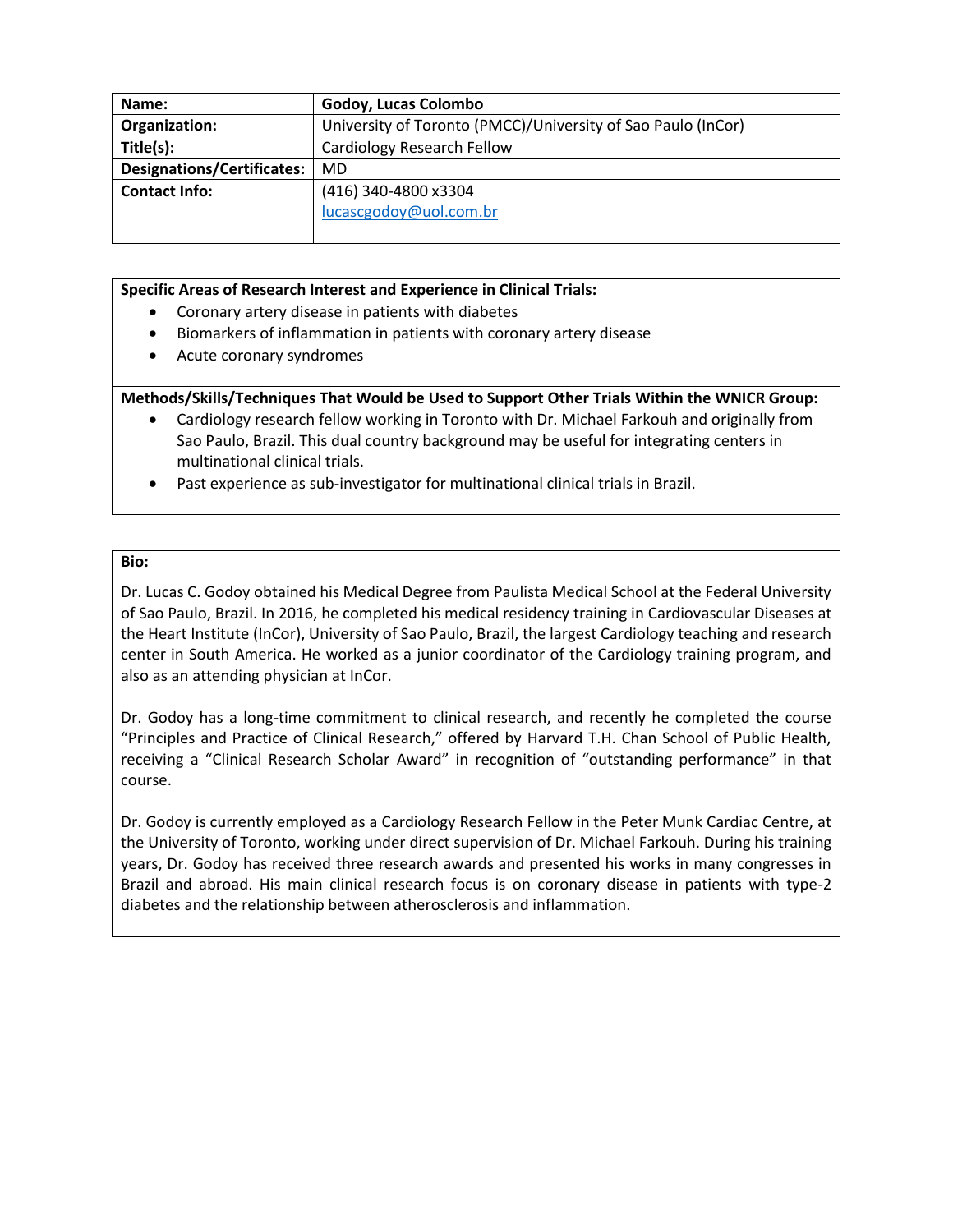| Name:                             | Goodman, Shaun                                                  |
|-----------------------------------|-----------------------------------------------------------------|
| Organization:                     | Canadian VIGOUR Centre (CVC) and Canadian Heart Research Centre |
|                                   | (CHRC), Canada                                                  |
| Title(s):                         | Co-Director (CVC) and Consultant (CHRC)                         |
| <b>Designations/Certificates:</b> | MD, MSc, FRCPC, FESC, FACC, FAHA, FCCS                          |
| <b>Contact Info:</b>              | 416 930 6849                                                    |
|                                   | goodmans@chrc.net                                               |
|                                   | St. Michael's Hospital - 30 Bond Street, Toronto, ON M5B 1W8    |
|                                   |                                                                 |

- Ischemic heart disease (acute and chronic)
- Atrial fibrillation
- Diabetes
- Dyslipidemia

**Methods/Skills/Techniques That Would be Used to Support Other Trials Within the WNICR Group:**

- Contacts across Canada (and some internationally) that would facilitate engagement in clinical trials/studies
- Relationships with academic research organizations who can provide research infrastructure to operationalize clinical research projects

# **Bio:**

Dr. Shaun Goodman is a Staff Cardiologist and Associate Head in the Division of Cardiology, Department of Medicine, at St. Michael's Hospital. He is a Professor and Heart & Stroke Foundation of Ontario (Polo) Chair in the Department of Medicine at the University of Toronto. He is an Adjunct Professor in the Department of Medicine at the University of Alberta and a Co-Director of the Canadian VIGOUR Centre (CVC). He is a consultant to the Canadian Heart Research Centre (CHRC).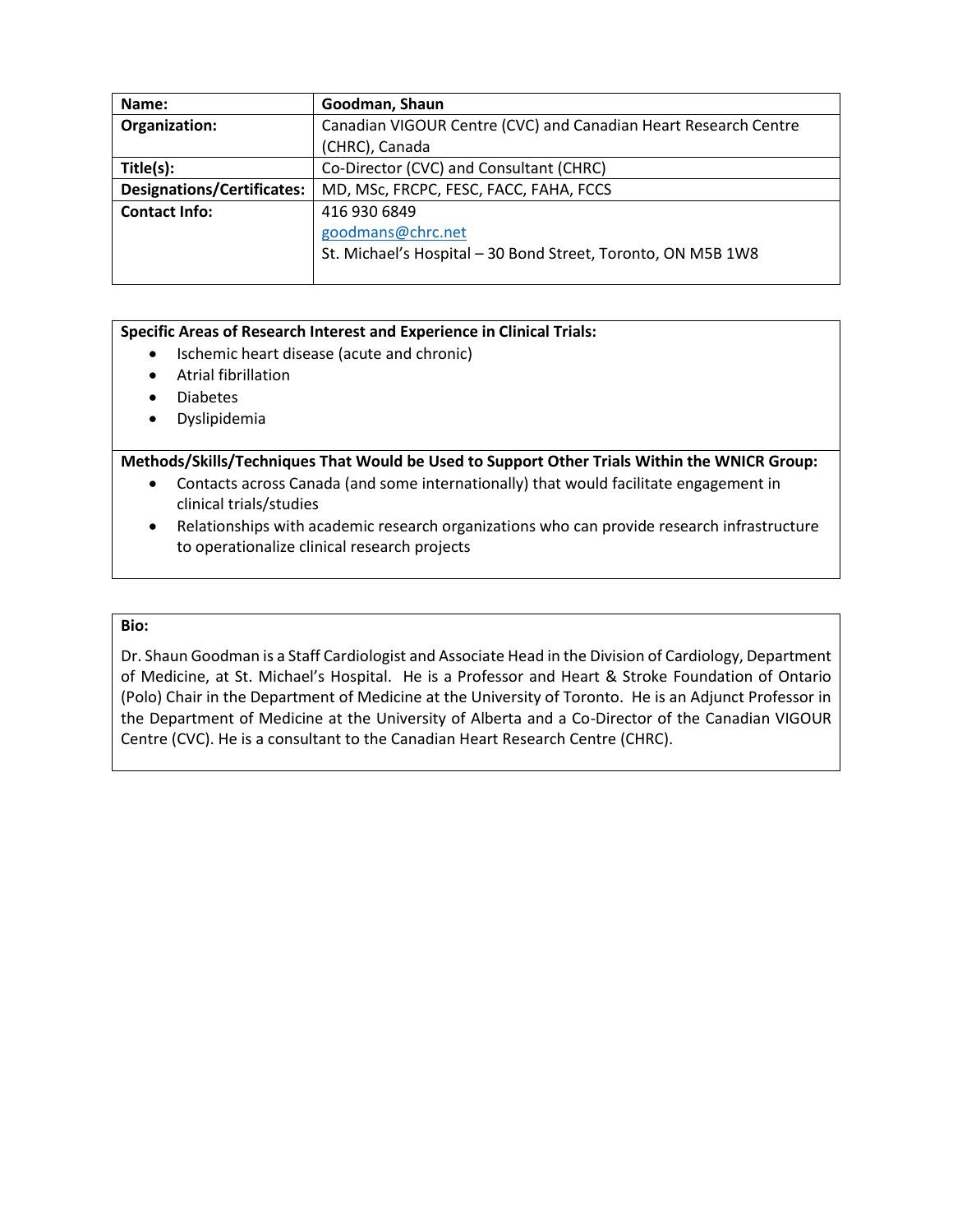| Name:                             | Koenig, Wolfgang                                                    |
|-----------------------------------|---------------------------------------------------------------------|
| Organization:                     | Deutsches Herzzentrum München, Technische Universität München,      |
|                                   | Germany                                                             |
| Title(s):                         | Professor of Medicine/ Cardiology                                   |
| <b>Designations/Certificates:</b> | MD, FRCP, FESC, FACC, FAHA                                          |
|                                   | Board certified in internal medicine, cardiology and intensive care |
|                                   | medicine                                                            |
| <b>Contact Info:</b>              | +49-89-1218-4025                                                    |
|                                   | koenig@dhm.mhn.de                                                   |
|                                   |                                                                     |

- Evaluation of novel biomarkers for cardiometabolic diseases
- Genomics of cardiometabolic diseases
- Inflammation, hemostasis and atherogenesis/atherosclerosis
- Clinical pharmacology of cardiovascular active compounds
- Clinical epidemiology of cardiovascular diseases
- Member of the Steering Committee in various clinical trials in cardiometabolic diseases (e.g. JUPITER, STABILITY, CANTOS, DalOutcomes, GLAGOV, PROMINENT, COLCOT, DalGenE, etc.)

# **Methods/Skills/Techniques That Would be Used to Support Other Trials Within the WNICR Group:**

See above.

#### **Bio:**

Wolfgang Koenig is a Professor of Medicine/Cardiology at the University of Ulm Medical School, Germany. He is a board-certified internist and interventional cardiologist specialised in intensive care medicine and has extensive experience in the molecular epidemiology of cardiovascular diseases. A former Director of the WHO-MONICA Augsburg Myocardial Infarction Register, Professor Koenig has held multiple clinical positions at the University of Ulm Medical Center. In April 2015 he joined the Deutsches Herzzentrum München, Technische Universität München and became an established investigator of the Munich Heart Alliance within the German Centre for Cardiovascular Research (DZHK) and is the Head of the Cardiometabolic Unit. Professor Koenig also serves on the steering committee of multiple large, international randomised clinical trials testing innovative targets in cardiovascular medicine. His research investigates the molecular basis of atherothrombogenesis including the interrelationship between hemostasis, inflammation, and atherothrombotic complications. He also has a particular interest in the clinical pharmacology of cardiovascular active compounds, and the clinical epidemiology of cardiovascular disorders, focusing on the identification and evaluation of new biomarkers for cardiometabolic diseases. Between 2008–2012, he ranked sixth among the most frequently cited German speaking researchers in cardiovascular disease and has an H-Index of 89. In 2014 he received the Rudolf Schönheimer Award from the German Atherosclerosis Society.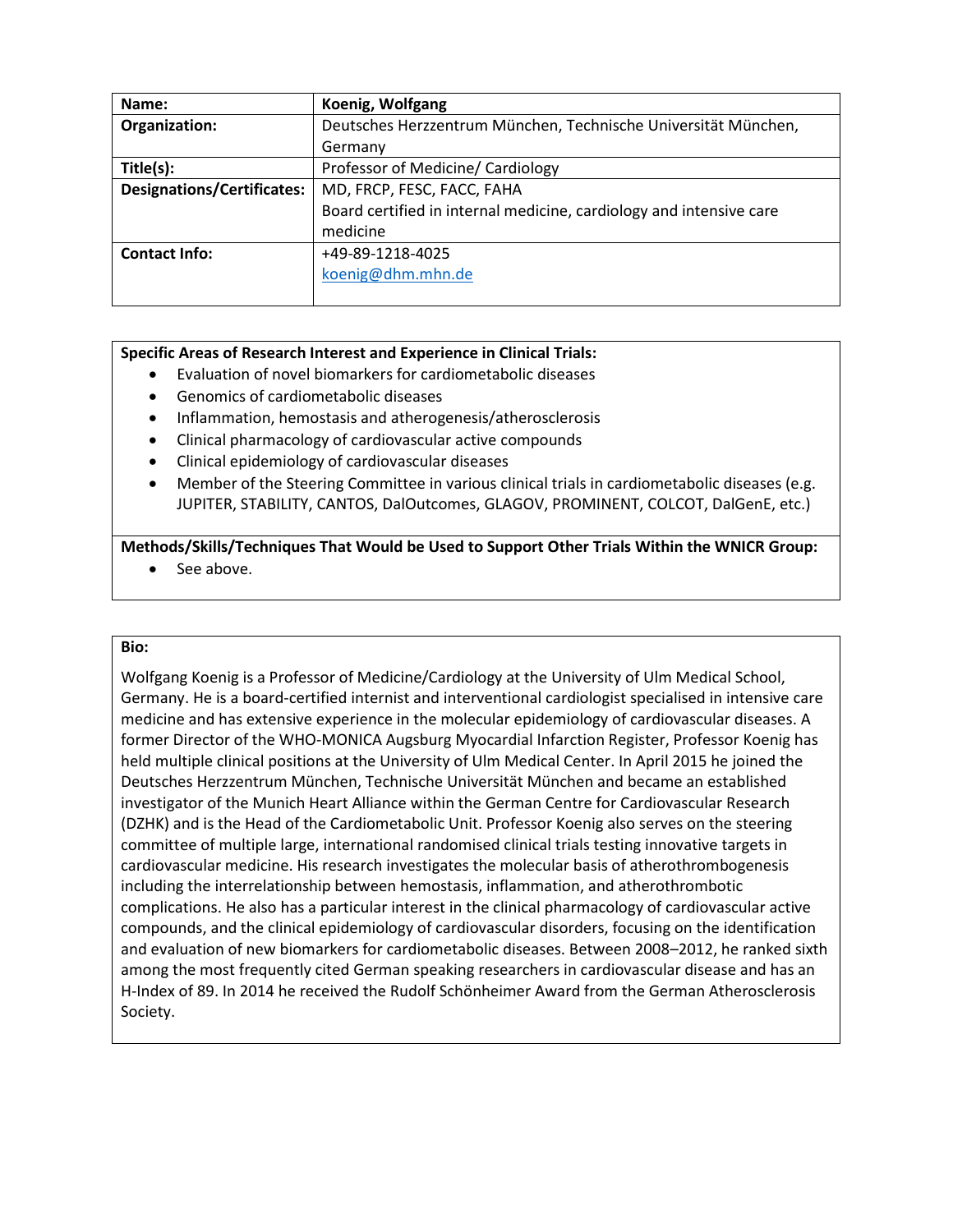| Name:                             | <b>Mathew, Verghese</b>                                         |
|-----------------------------------|-----------------------------------------------------------------|
| Organization:                     | Loyola University Medical Center, USA                           |
| Title(s):                         | William B. Knapp, MD Chair in Cardiology; Director, Division of |
|                                   | Cardiology; Professor of Medicine                               |
| <b>Designations/Certificates:</b> | MD, FACC, FSCAI                                                 |
| <b>Contact Info:</b>              | 507.254.1771 (cell); 708.216.2642 (office)                      |
|                                   | verghese.mathew@lumc.edu                                        |
|                                   | Loyola University Medical Center, 2160 S. First Ave., EMS 6232, |
|                                   | Maywood, IL 60153                                               |

- Complex coronary artery disease: outcomes
- Risk stratified approach to stable and unstable coronary artery disease
- PCI outcomes in complex lesion and patient subsets
- Non-ST Elevation Acute Coronary Syndromes (NSTEACS)
- Coronary artery disease in patients with diabetes mellitus
- Transcatheter Aortic Valve Replacement (TAVR)
- Rational dispersion of cardiovascular therapies to appropriate patient subsets

# **Methods/Skills/Techniques That Would be Used to Support Other Trials Within the WNICR Group:**

- Complex coronary disease and outcomes
- Aortic stenosis- treatment paradigms
- Outcomes based patient related research
- Multidisciplinary care models

#### **Bio:**

Dr. Mathew is the Director of the Division of Cardiology at Loyola University Medical Center, Professor of Medicine at Loyola University Chicago Stritch School of Medicine, and the William B. Knapp, MD Chair in Cardiology. He has been a high volume academic interventional cardiologist for more than two decades. He was a consultant cardiologist at Mayo Clinic from 1997-2016, holding a number of leadership positions in the cardiac and vascular arenas, with joint appointments in the departments of medicine, cardiology, and radiology; he was recruited to Loyola University Medical Center in 2016 to lead the division of cardiology. Dr. Mathew has done extensive work in the field of interventional cardiology including complex CAD, peripheral arterial interventions, and TAVR- with both basic and translational research programs. He has been an investigator in many trials that have evaluated and led to the approval of currently utilized technologies, such as coronary stents/drug eluting stents and transcatheter aortic valve replacement (TAVR); as well as phase II-IV pharmacologic studies focused on antiplatelet and anticoagulant drugs in the context of coronary interventions. He has published extensively in the field of interventional cardiology. He is the co-founder and medical director of the Worldwide Network of Innovation in Clinical Research (WNICR), a think tank and clinical trials collaborative which includes over 400 investigators around the world that have worked together on various trials, funded through federal and other sources. Dr. Mathew has a keen interest in integrated models of care, focusing on the appropriate application of advanced cardiovascular therapies to complex patient subsets. He continues to be an invited speaker at many national and international cardiovascular scientific conferences.

Dr. Mathew is board certified in interventional cardiology and cardiovascular diseases. He is a Fellow of the American College of Cardiology and a Fellow of the Society for Cardiovascular Angiography and Interventions.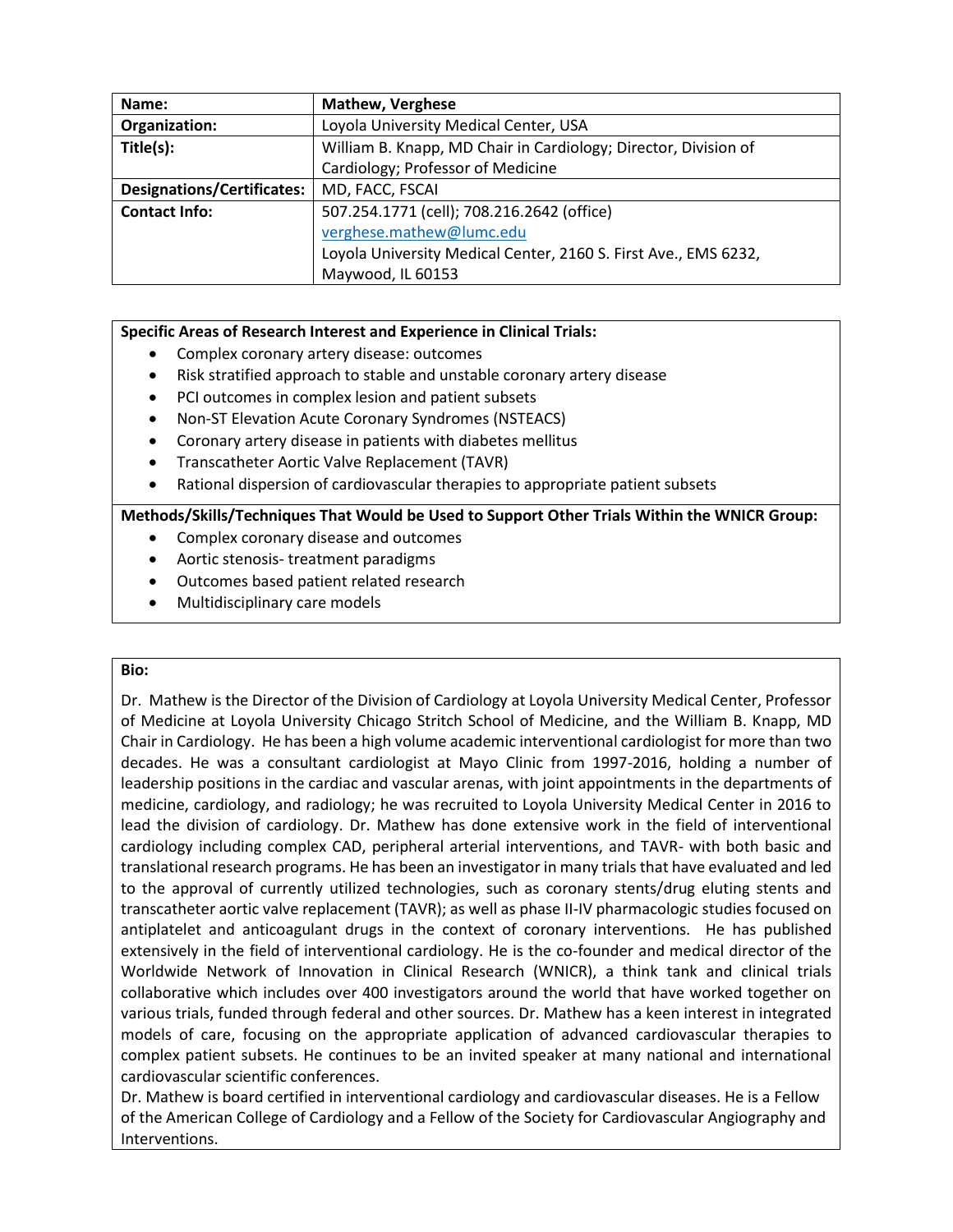| Name:                             | Mookadam, Farouk                                        |
|-----------------------------------|---------------------------------------------------------|
| Organization:                     | Mayo Clinic, USA                                        |
| Title(s):                         | Professor, College of Medicine Mayo                     |
|                                   | Consultant, Cardiovascular Diseases                     |
|                                   | Medical Director, Cardio-Oncology Practice              |
|                                   | Associate Chair Research, Department of Medicine        |
|                                   | Associate Program Director, Internal medicine Residency |
| <b>Designations/Certificates:</b> | MD FRCPC FACC MSc(HRM)                                  |
| <b>Contact Info:</b>              | Mayo Clinic                                             |
|                                   | Mayo Clinic Building Concourse                          |
|                                   | 13400 E Shea Blvd 85255                                 |
|                                   | TEL: 480 301 6801                                       |
|                                   | FAX:48-3018018                                          |
|                                   | Mookadam.farouk@mayo.edu                                |
|                                   |                                                         |

- Cardio-Oncology
- Echocardiography and Metabolic Syndrome
- Echocardiography and epicardial fat as a risk factor
- ONTARGET TRANSCEND studies Project officer; advisory group; adverse events group; trial design
- Formal masters in health research McMaster university
- 200 PUBMED indexed manuscripts; 13 book chapters

**Methods/Skills/Techniques That Would be Used to Support Other Trials Within the WNICR Group:**

- **•** Trial Design
- Research Methodology
- Recruitment strategies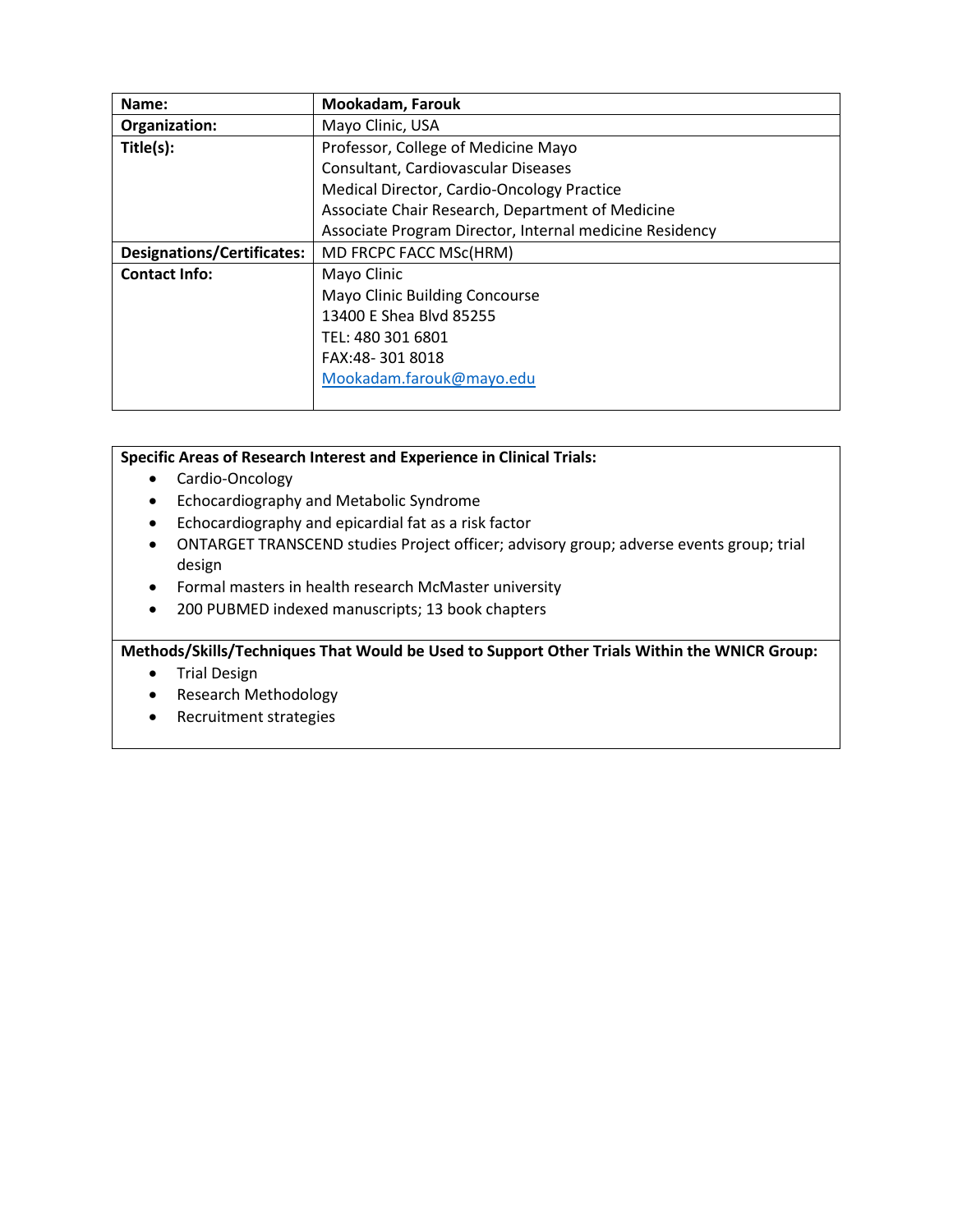| Name:                             | Nicolau, José Carlos                                                    |
|-----------------------------------|-------------------------------------------------------------------------|
| Organization:                     | Instituto do Coracao (InCor), Hospital das Clinicas HCFMUSP, Faculdade  |
|                                   | de Medicina, USP, Sao Paulo, BR (Heart Institute (InCor), University of |
|                                   | Sao Paulo Medical School), Brazil                                       |
| Title(s):                         | Professor of Medicine                                                   |
| <b>Designations/Certificates:</b> | MD, PhD, FACC                                                           |
| <b>Contact Info:</b>              | corjnicolau@incor.usp.br; josecarlosnicolau@incor.usp.br;               |
|                                   | corclaudia@incor.usp.br                                                 |
|                                   | Phones: +55-11-26615058/26615196; Cell +55-11-871514117                 |

- Coronary Artery Disease
- Acute Coronary Syndromes
- Platelet aggregability/antiplatelet therapy (main)
- Inflammation/anti-inflammatory drugs
- Left ventricular remodeling
- Diabetes/hyperglycemia/anti-diabetic drugs
- Hypolipidemic drugs

**Methods/Skills/Techniques That Would be Used to Support Other Trials Within the WNICR Group:**

Experience in clinical and mechanistic trials

#### **Bio:**

José C. Nicolau is Professor of Medicine at the University of São Paulo Medical School, Director of the Acute Coronary Disease Unit of the Heart Institute (InCor) in São Paulo, Brazil, and Coordinator of the Cardiology Residency Program of the same Institution. Professor Nicolau's main area of research includes the broad spectrum of coronary artery disease (mainly ACS), including hyperglycemia, LV remodeling, platelet reactivity, and antithrombotic therapy. He has participated in dozens of international multicenter clinical trials, serving as a member of their Steering and/or Executive Committees, and/or as National Lead Investigator in 49 of them.

Professor Nicolau has participated in a number of guidelines of the Brazilian Society of Cardiology, being the editor/chairman of the Brazilian guidelines on non-ST-elevation acute coronary syndromes, and one of the coordinators of the Brazilian guidelines on ST-elevation myocardial infarction. He has authored or coauthored more than 380 original articles in indexed journals and book chapters and he has also been senior editor of 4 books: Acute Coronary Syndromes, Cardiology Intensive Care, Intensive Care and Emergencies – How to Treat, and Practical Approaches in Cardiology. He is an editorial board member/reviewer for several national and international publications, as European Heart Journal, International Journal of Cardiology, Diabetes Care, American Heart Journal, American Journal of Cardiology, and Arquivos Brasileiros de Cardiologia e Revista da Sociedade de Cardiologia do Estado de São Paulo. Additionally, he is Advisor of the Journal of the American College of Cardiology, and Abstract Grader for the European Society of Cardiology, American College of Cardiology and American Heart Association, Brazilian Society of Cardiology and São Paulo Society of Cardiology Congresses.

A Fellow of the American College of Cardiology since 1994, Dr. Nicolau is also a member of several international societies. In Brazil, he has been an active member of local medical societies, serving as President of the São Paulo Society of Cardiology and Scientific Director of the Brazilian Society of Cardiology, among other positions.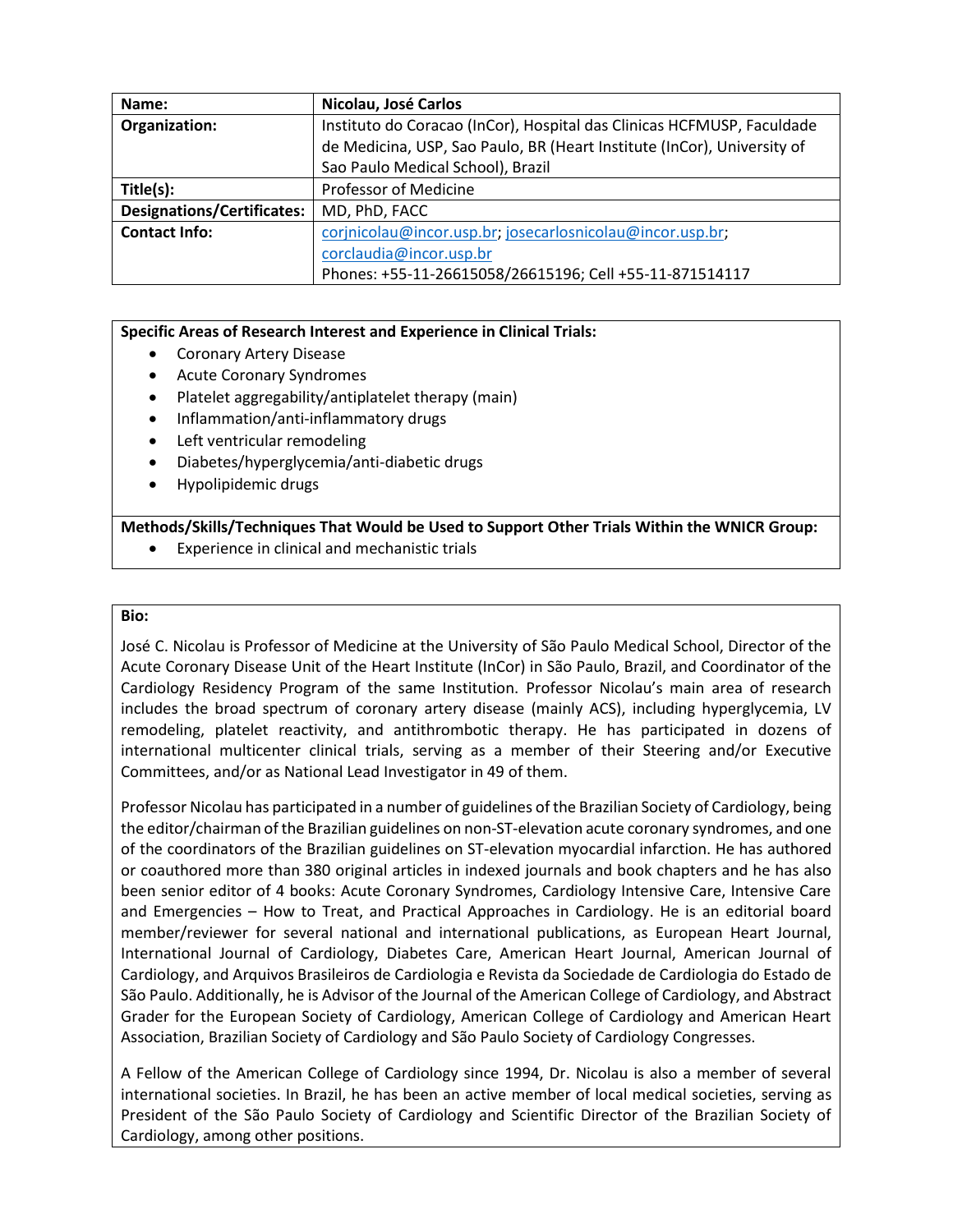| Name:                             | Rosenson, Robert S.                                            |
|-----------------------------------|----------------------------------------------------------------|
| Organization:                     | Icahn School of Medicine at Mount Sinai, USA                   |
| Title(s):                         | Professor of Medicine (Cardiology)                             |
|                                   | Director of Cardiometabolic Disorders                          |
|                                   | Co-Editor-in-Chief Cardiovascular Drugs and Therapy            |
| <b>Designations/Certificates:</b> | MD, FACC, FACP, FAHA, FESC, FCCP                               |
| <b>Contact Info:</b>              | + 1 917-836-0029 (cell)                                        |
|                                   | +1-212-659-8721 (office)                                       |
|                                   | robert.rosenson@mssm.edu                                       |
|                                   | The Mount Sinai Medical Centre - 5 East 98th Street, 3rd Floor |
|                                   | New York, NY 10029-6574                                        |

- Clinical trials with novel lipoprotein modifying and anti-inflammatory therapies.
- Translational based studies using novel approaches to investigate mechanisms of human disease with particular emphasis on lipoproteins, inflammation and thrombosis. Global principal investigator in multiple phase II and III trials with novel lipoprotein-modifying agents.

# **Methods/Skills/Techniques That Would be Used to Support Other Trials Within the WNICR Group:**

- Biocellular inflammatory pathways in collaboration with Sascha Goonewardena, MD at University of Michigan.
- HDL proteomics in collaboration with Jay Heinecke, MD at University of Washington Seattle. Blood rheology and assessment of microvascular perfusion in humans.

# **Bio:**

Robert S. Rosenson, MD, is Professor of Medicine at the Icahn School of Medicine at Mount Sinai, and Director of Cardiometabolic Disorders at Mount Sinai Heart, New York, New York.

He is the recipient of numerous awards and honors, including the Ground-Breaking Doctors Award from *Chicago* magazine, and named New York Top Doc from 2015-2018. Dr. Rosenson was named recipient of the Simon Dack Award for outstanding scholarship by the *Journal of the American College of Cardiology* in 2015, 2016 and 2017; and received the Jan J. Kellerman Memorial Award by the International Academy of Cardiology in 2016 for distinguished contributions in the field of cardiovascular disease prevention.

Dr. Rosenson served as principal investigator (PI) on a number of studies funded by the National Institutes of Health, and Global PI for pharmaceutical-funded, multicenter drug trials including PLASMA I, PLASMA II, FRANCIS, BANTING and METCHNIKOFF. He has authored more than 300 journal articles published in peer-reviewed journals, and 600 electronic publications for UpToDate Medicine. Dr Rosenson is co-Editor in Chief for *Cardiovascular Drugs and Therapy*, Section Editor on Metabolic Disorders for the *Journal of the American College of Cardiology*, and Section Editor on Lipid Disorders for *UpToDate*.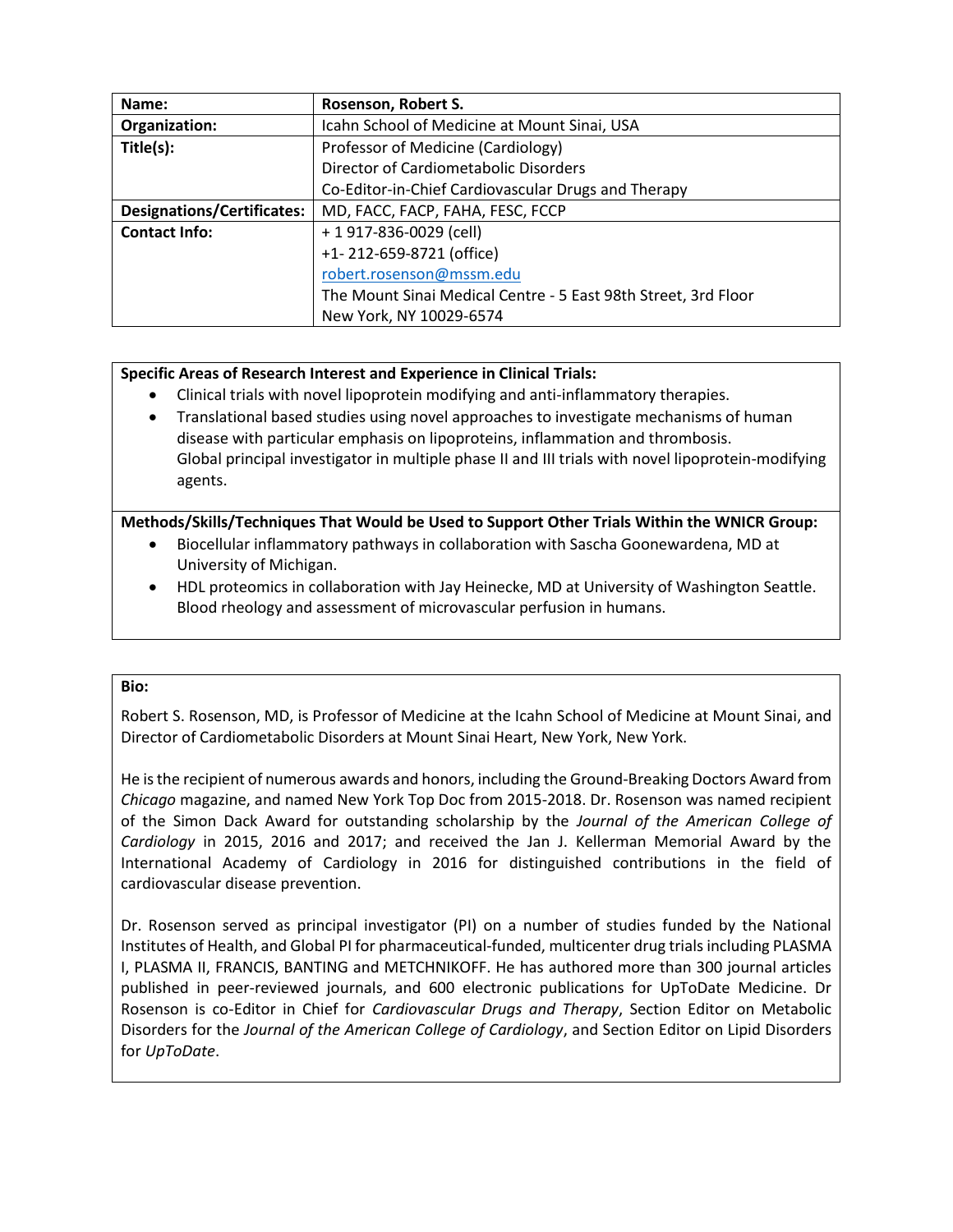| Name:                             | Udell, Jacob                                                          |
|-----------------------------------|-----------------------------------------------------------------------|
| Organization:                     | Women's College Hospital, Canada                                      |
| Title(s):                         | Scientist, Women's College Research Institute                         |
|                                   | Cardiologist, Women's College Hospital, and Peter Munk Cardiac Centre |
|                                   | <b>Toronto General Hospital</b>                                       |
|                                   | Assistant Professor, Division of Cardiology, Department of Medicine,  |
|                                   | Faculty of Medicine, University of Toronto                            |
| <b>Designations/Certificates:</b> | MD, MPH, FRCPC                                                        |
| <b>Contact Info:</b>              | 416-804-1977                                                          |
|                                   | jay.udell@utoronto.ca                                                 |
|                                   | Women's College Hospital, 76 Grenville Street, Toronto, ON M5S 1B1    |

- Cardiovascular diabetes outcome trials
- PI, executive committee member, national lead investigator, project officer on a number of multinational cardiovascular outcome trials

# **Methods/Skills/Techniques That Would be Used to Support Other Trials Within the WNICR Group:**

Utilization of electronic health databases to conduct pragmatic trials

#### **Bio:**

Dr. Udell is Cardiologist and Assistant Professor of Medicine at Women's College Hospital and the Peter Munk Cardiac Center of Toronto General Hospital, teaching hospitals of the University of Toronto. Utilizing the administrative health care databases, registries, and clinical trial populations at their disposal, his team studies the cardiovascular benefits and risks of diabetes and antiplatelet therapies and other novel therapies, including influenza vaccination. His work on innovative cardiovascular risk factor identification and therapies has led to: clinical trial and outcomes publications in the NEJM, JAMA, Circulation, JACC, and Lancet Diabetes; alterations in international cardiovascular practice guidelines; and changes by the FDA and EMA in the label of DPP4 and SGLT2 inhibitors.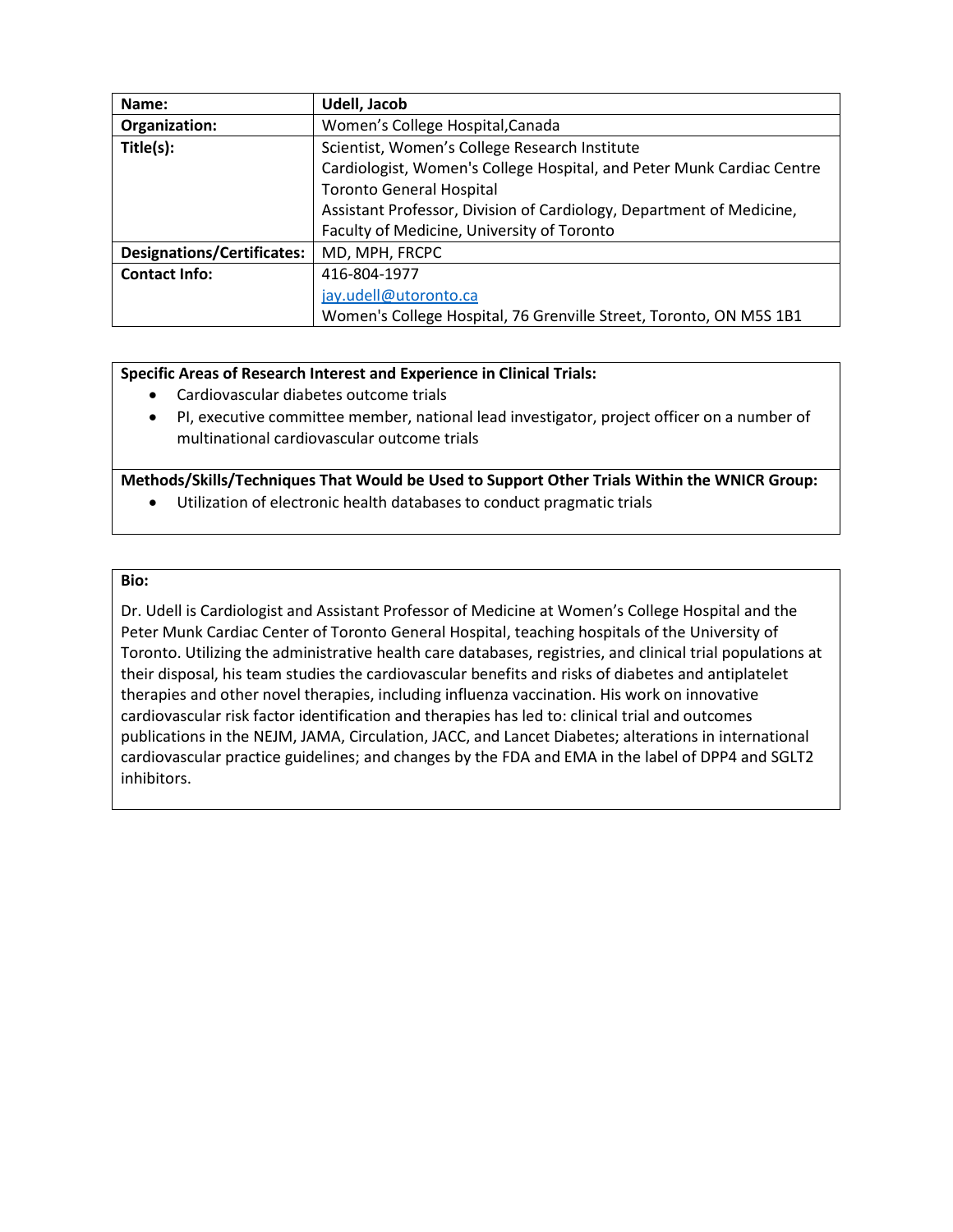| Name:                             | van Diepen, Sean F.P.                                                     |
|-----------------------------------|---------------------------------------------------------------------------|
| Organization:                     | University of Alberta, Canada                                             |
| Title(s):                         | Assistant Professor of Critical Care Medicine and Coronary Intensive Care |
|                                   | Unit Co-Director, Divisions of Critical Care and Cardiology               |
|                                   | Department of Medicine (Cardiology)                                       |
| <b>Designations/Certificates:</b> | MD, FRCPC (Cardiology and Critical Care Medicine), FAHA                   |
| <b>Contact Info:</b>              | Office 780-407-6948                                                       |
|                                   | Cell 780-937-6997                                                         |
|                                   | sv9@ualberta.ca                                                           |
|                                   | University of Alberta Hospital - 2C2 Cardiology Walter MacKenzie Center,  |
|                                   | 8440-112St Edmonton, AB, T6G 2B7                                          |

- Cardiac surgical care
- cardiogenic shock
- cardiac arrest
- critical care cardiology

# **Methods/Skills/Techniques That Would be Used to Support Other Trials Within the WNICR Group:**

- Dual trained in cardiology and critical care
- Clinical research fellowship at the Duke Clinical Research Institute
- Clinical Practice in CICU and Cardiovascular surgical ICU
- Recent Clinical Trials: Levo-CTS, COMPACT
- Recent Registries: Cardiac Critical Care Trials Network, HeartRescue Network

#### **Bio:**

Sean van Diepen is an academic Cardiologist-Intensivist with a medical staff appointment at the University of Alberta Hospital. He is co-director of the Coronary Intensive Care Unit at the University of Alberta Hospital. Dr. van Diepen is an Assistant Professor of Critical Care Medicine in the Division of Critical Care (Department of Medicine), and is cross-appointed to the Division of Cardiology (Department of Medicine) at the University of Alberta. He is also a faculty member of the Canadian VIGOUR Centre (Virtual Coordinating Centre for Global Collaborative Cardiovascular Research). Dr. van Diepen completed medical school at the University of Toronto, and after moving west, he undertook Internal Medicine, Cardiology and Critical Care Training at the University of Alberta. He completed a Clinical Research Fellowship at the Duke Clinical Research Institute in Durham, North Carolina and received his Masters of Science in Experimental Medicine from the University of Alberta.

Dr. van Diepen's clinical interests lie in the care of critically ill cardiac patients. His research interests include critical care cardiology, cardiovascular surgical care, cardiogenic shock, and cardiac arrest care. He has published over 65 papers in peer-reviewed journals, and has given over 55 peer-reviewed presentations at international and regional conferences. Dr. van Diepen serves as an associate editor of the American Heart Journal, and he is also on the editorial board of the Canadian Journal of Cardiology. He is a Fellow of the American Heart Association, and the 2017 recipient of the Excellence in Clinical Teaching Award (in recognition of teaching excellence by University of Alberta cardiology trainees). Dr. van Diepen has supervised seven trainees, and served on two graduate student supervisory committees.